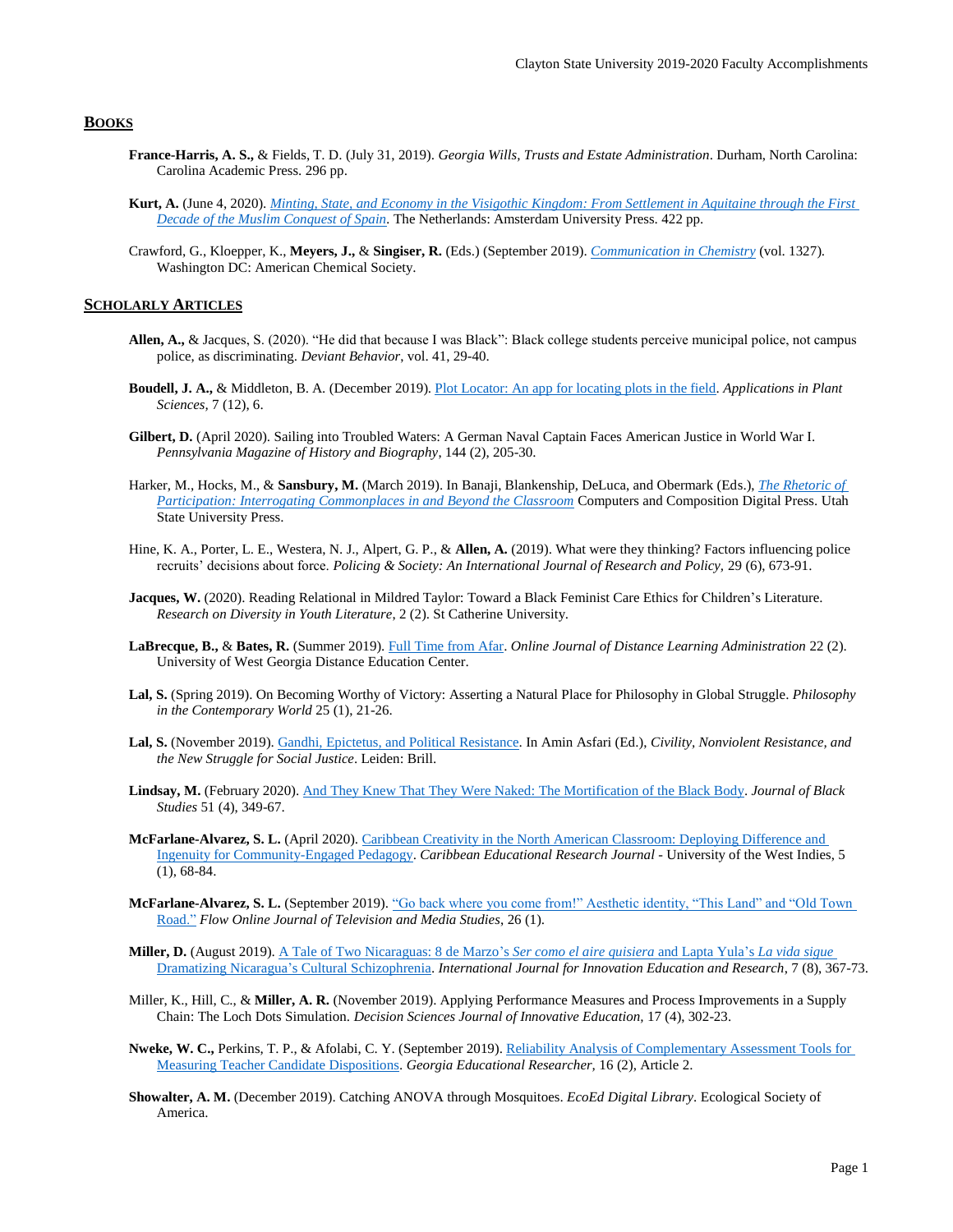- **Tate, A.** (Winter 2020)[. The Crisis of American Authority: The Antebellum Conversion of Levi Silliman Ives.](https://muse.jhu.edu/article/748854) *U.S. Catholic Historian,* 38(1), 75-98.
- **Tate, A.** (2019)[. Forgotten Nineteenth-Century American Literature of Religious Conversion: The Case of J.V. Huntington.](https://www.pdcnet.org/cssr/content/cssr_2019_0024_0107_0118) *The Catholic Social Science Review,* 24, 107-18.

## **TRANSLATIONS**

- **Johnson, E. J.,** & Culliford, P. (2019). In Jim Salicrup and Jeff Whitman (Ed.), *The Smurfs #26: Smurf Salad* (vol. 26, pp. 64). New York, New York: Papercutz.
- **Johnson, E. J.,** & Pins, A. D. (2019). In Terry Nantier (Ed.), *Zombillenium #4: Royal Witchcraft* (vol. 4, pp. 48). New York, New York: NBM Publishing.
- **Johnson, E. J.,** B., & Chambaz, B. (2020). In Terry Nantier (Ed.), *750cc Down [Lincoln Highway](https://www.publishersweekly.com/978-1-68112-245-8)* (pp. 88). New York, New York: NBM Publishing.
- **Johnson, E. J.,** Cazenove, C., & Larbier, P. (2020). *The Châteaux of the Loire* (pp. 48). Charnay-lès-Mâcon: Bamboo Edition.
- **Johnson, E. J.,** Crip, & Béka (2020). In Jeff Whitman and Jim Salicrup (Ed.), *Dance Class #10: Letting It Go* (vol. 10, pp. 48). New York, New York: Papercutz.
- **Johnson, E. J.,** G. T., & A. (2020). In Jeff Whitman and Jim Salicrup (Ed.), *Chloe & Cartoon #1: When Chloe First Met Her Cat, Cartoon* (vol. 1, pp. 72). New York, New York: Papercutz.
- **Johnson, E. J.,** Grisseaux, V., & Desjardins, I. (2020). In Jeff Whitman and Jim Salicrup (Ed.), *Amy's Diary #3: Moving on* (vol. 3, pp. 96). New York, New York: Papercutz.
- **Johnson, E. J.,** Grisseaux, V., Aynie, L., & Desjardins, I. (2019). In Jim Salicrup and Jeff Whitman (Ed.), *Amy's Diary #2: The World's Upside Down* (vol. 2, pp. 96). New York, New York: Papercutz.

# **BOOK REVIEWS**

- **Pratt-Russell, K. J.** (2019). Review of *Empiricism and the Early Theory of the Novel, Fielding to Austen by* Roger Maioli. *South Atlantic Review* 2nd ed., vol. 84, 285.
- **Pratt- Russell, K. J.** (July/August 2019). *Maturity and Mastery.* Review of *Useful Phrases for Immigrants* by May-lee Chai and *A Portrait of the Self as Nation: New and Selected Poems* by Marilyn Chin. *American Book Review* 5th ed., vol. 40, 22-23.
- **Tate, A.** (Winter 2019). Review of *The Church and Confederacy: The Lynches of South Carolina* edited by Robert Emmett Curran*. American Catholic Studies* 4th ed., vol. 130, 88-89.
- **Tate, A.** (2019). Review of *Anti-Catholicism in America, 1620-1860 by Maura Jane Farrelly. The Catholic Social Science Review* vol. 24, 202-05.
- **Tate, A.** (August 2019). Review of *The Annotated Pickett's History of Alabama: And Incidentally of Georgia and Mississippi, from the Earliest Period by Albert James Pickett* edited by James P. Pate. *Journal of Southern History*. 3rd ed., vol. 85, 692-93.
- **Ward, C.** (2019). Review of *Life Histories of Etnos Theory in Russia and Beyond* edited by David G. Anderson et al. *Sibirica: Interdisciplinary Journal of Siberian Studies* 3rd ed., vol. 18, 157-59.
- **Watson, M.** (2019). Review of *No Reservation: New York Contemporary Native American Art Movement* by David Bunn Martine*. American Indian Culture and Research Journal* 4th ed., vol. 42.
- **Watson, M.** (April 2020). Review of *[Shifting Grounds: Landscape in Contemporary Native American Art](https://www.google.com/url?sa=t&rct=j&q=&esrc=s&source=web&cd=&cad=rja&uact=8&ved=2ahUKEwiY8eyMyvLqAhVkkeAKHSqbDqkQFjAAegQIARAB&url=https%3A%2F%2Fwww.academia.edu%2F42902046%2FBook_Review_Kate_Morris_Shifting_Grounds_Landscape_in_Contemporary_Native_American_Art_University_of_Washington_Press_2019&usg=AOvVaw021kGfJHPqrbeRVLIoK7XV)* by Kate Morris. *Third Text Online*.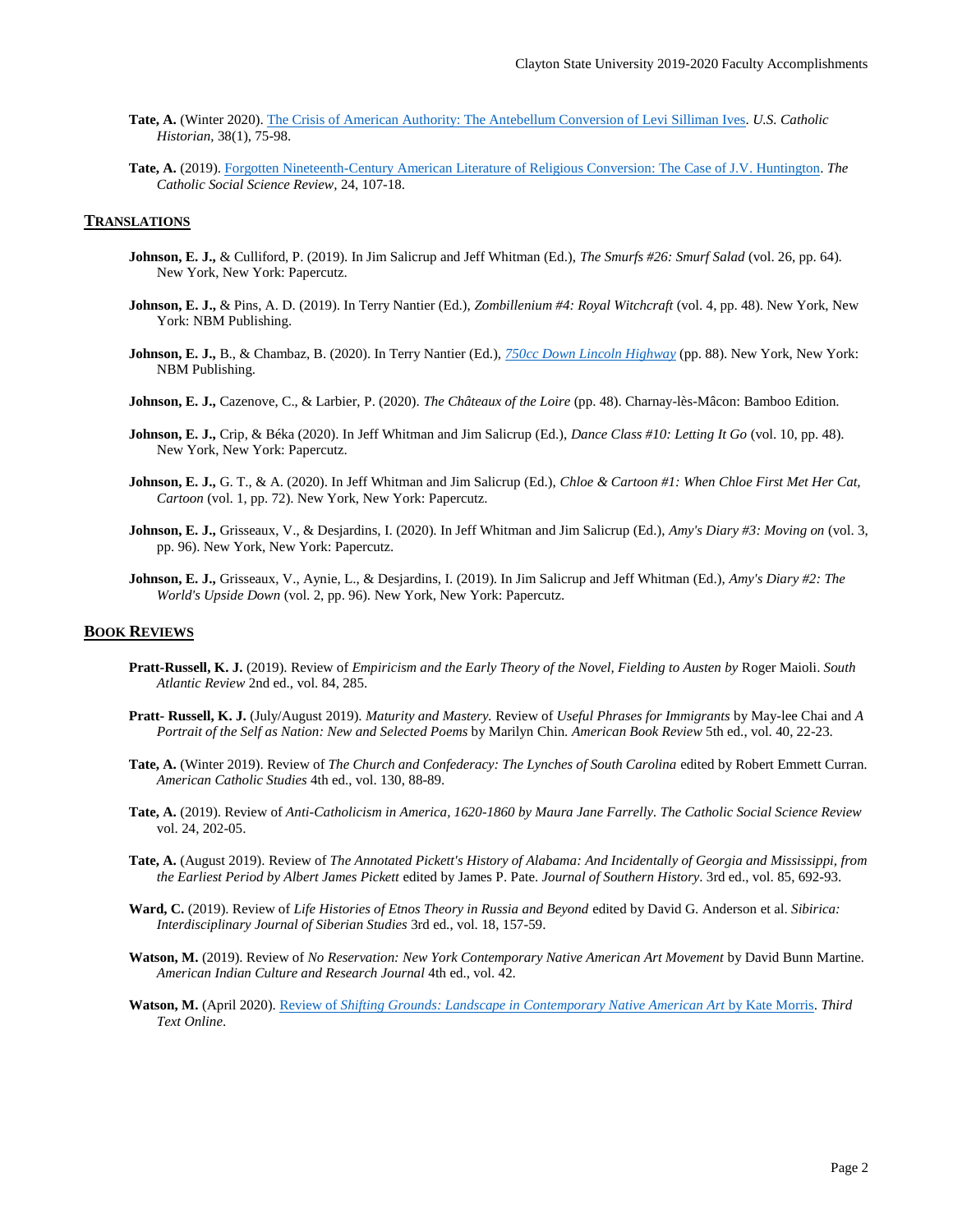## **PROGRAM ANNOTATIONS**

- **Zeller, K.-A.** (March 1, 2020). *Composers@56: Haydn, Beethoven, and Brahms,* Spivey Hall Subscription Series.
- **Zeller, K.-A.** (January 12, 2020). *Polar Opposites: Brahms's Piano Quartet, Op. 60, and Schubert's "Trout" Quintet,* Spivey Hall Subscription Series.
- **Zeller, K.-A.** (January 11, 2020). *Youthful Enthusiasm: The Magelone-Lieder of Johannes Brahms,* Spivey Hall Subscription Series.
- **Zeller, K.-A.** (December 8, 2019). *Woman's Work: Female Composers Since 1885,* Spivey Hall Subscription Series.
- **Zeller, K.-A.** (November 3, 2019). *Haydn and the Development of the Piano Trio,* Spivey Hall Subscription Series.
- **Zeller, K.-A.** (October 20, 2019). *Beethoven's* An die ferne Geliebte*: A New Cyclical Form,* Spivey Hall Subscription Series.
- **Zeller, K.-A.** (September 29, 2019). *Constant Re-evaluation: The Legacies of Haydn, Hindemith, and Mendelssohn,* Spivey Hall Subscription Series.

# **PUBLICATIONS IN CONFERENCE PROCEEDINGS**

- **Chang, A. C.** (2019). Starting Fresh for the New Year: Tips for the Non-String Player on Improving Tone in the String Classroom. *ArkMEA Journal/ Arkansas Music Educators Association*, 16-18.
- **Chang, A. C.,** & Ammerman, A. (2020). String Teacher Preparation Programs in the United States. *String Research Journal/American String Teachers Association.*
- **Miller, A. R.,** Miller, K., Bailey, S.**, Fletcher, M., France-Harris, A. S., Klein, S.,** & **Vickery, M.** (2019). Partnering Academics and Community Engagement: A Quality Enhancement Plan for a Diverse and Non-Traditional University. *Journal of Community Engagement and Scholarship, 12* (1), 17-32.

## **IN PRESS**

- **Bonner, V. A.** "A Different Image: Women Filmmakers of the L.A. Rebellion." To appear in *Women and New Hollywood*. Rutgers University Press.
- **Cochran, S.** "Educating to Empower: Gender Performativity Pedagogy Through the Artistry of Prince and Sheila E." To appear in Judson Jeffries and Shannon Cochran (Eds.), *All Things Interpreting Prince*. Indiana University Press.
- **Cochran, S.** "Give Me Body! Black Nationalism, gender, and Corpulence Performativity in the Artistry and Activism of Queen Latifah." To appear in *Journal of Hip Hop Studies.*
- **Lal, S.** In Sanjay Lal (Ed.), *Peaceful Approaches for a More Peaceful World* (Philosophy of Peace series). Leiden: Brill publishers.
- **Lindsay, M.** The Feminine as Divine: The Unseen Power of Yemonja in James Baldwin's *If Beale Street Could Talk*. To appear in **Bridges, E**. *et al* (Eds.), *Yemonja Awakening: Recovering the African Feminine Divine in Literature, the Arts, and Practice*. Lexington Books.

## **ITEMS SUBMITTED FOR PUBLICATION**

- **Greene, C.** Writing to Heal Pedagogy as a Response to Student Trauma. In Ernest Stromberg (Ed.), *Trauma Informed Pedagogy*.
- **Johnson, E. J.,** & Ennis, D. J. *The World, and All the People in It: Essays on the Eighteenth Century in Memory of Annibel Jenkins*. Newark, Delaware: University of Delaware Press.
- **Johnson, E. J.,** White, R. A., & Lebrun, C. *Friendship and Devotion, or Three Months in Louisiana*. Jackson, Mississippi: University Press of Mississippi.
- **Lusk, M. E.,** Zolkoski, S., & Chiu, C. Increasing motivation among students who demonstrate challenging behaviors: Strategies to increase student achievement*. Teaching Exceptional Children*.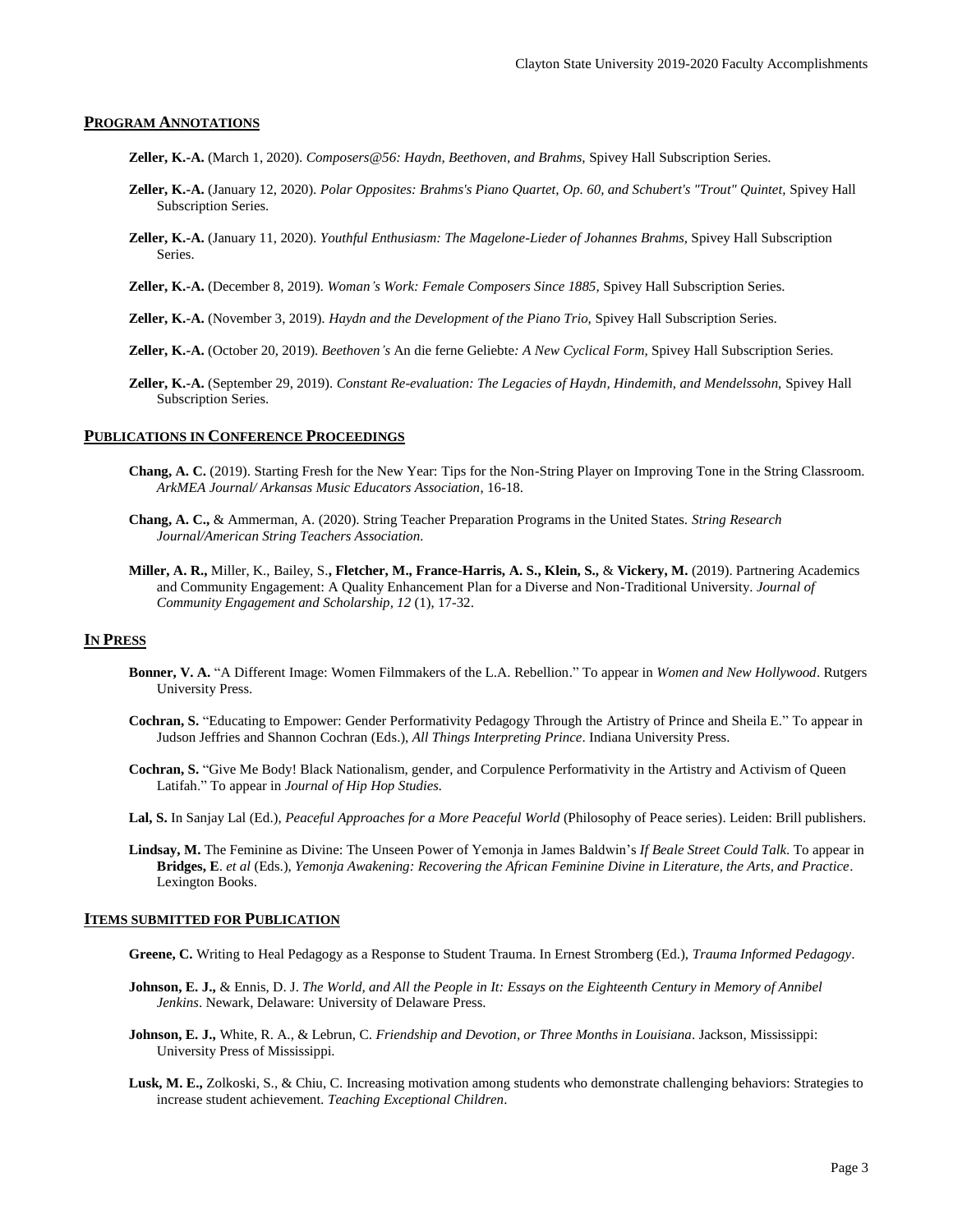- **Maunula, M.** From Burbs to Pueblo: Mass Immigration and Gwinnett County's Demographic Revolution, 1990-2020. In Matthew Hild and Michael Gagnon (Eds.), *History of Gwinnett County*. The University of Georgia Press.
- **McFarlane-Alvarez, S. L.** Femininity, Film and Caribbean Visual Sovereignty: Textual and industrial analysis of women's moving image works. *The Unexpected Caribbean / Women, Gender and Families of Color*.
- **Reyes, M. L.** A Frog in a Stone, Aristotle, and Much More: Merging Worldviews as Powerful Teaching Tool. *Journal of Microbiology & Biology Education*.
- **Walley-Jean, J.,** & Swan, S. I'm not a victim. I just got into a fight: A New Conversation about Interpersonal Violence. *Violence against Women*.
- **Wells, D. D., Meddaugh, J.,** & **Pena, D.** *What Does This Meme to You? A New Approach to Critical Thinking in Introduction to American Government*.

## **OFFICER/BOARD MEMBER**

- **Bonner, V. A.** American Association of University Professors (AAUP), Officer, Secretary. (September 2016 Present).
- **Burnett, S. C.** Reynolds Nature Preserve, Board of Advisors of a Company, Morrow. (November 9, 2010 Present).

**Copeland, S. E.** The International Society for Exploring Teaching and Learning, Historian. (2009 - Present).

**Deckner-Davis, D.** Georgia Psychological Society, Officer, President/Elect/Past, Georgia. (April 2014 - Present).

**Deering, C. G.** American Board of Clinical Psychology, Officer, President/Elect/Past. (January 1, 2018 - December 31, 2020).

**Hall, A. W.** Society for Medieval Logic and Metaphysics, Officer, Vice President. (Fall 2011 - Present).

**Harold, G. J.** Ellen Glasgow Society, Officer, President/Elect/Past. (January 2007 - Present).

**Johnson, E. J.** Pi Delta Phi, the National French Honor Society, Officer, Vice President. (October 2017 - Present).

**Nweke, W. C.** Georgia Association of Directors of Assessment. (October 2013 - Present).

**Otaki, M.** South Metro Atlanta Music Teachers Association. (May 2016 - Present).

**Riddle, R. L.** Georgia Field Directors Association, Officer, President/Elect/Past. (May 2019 - Present).

**Robinson, B. K.** Academy of Criminal Justice Sciences (ACJS). (2018 - Present).

**Walley-Jean, J. C.** Masters in Psychology and Counseling Accreditation Council. (2018 - Present).

**Watson, M.** American Association of University Professors Georgia Conference. (September 1, 2019 - January 2020).

**Young, K.** National Collegiate Conference Association. (January 2009 - Present).

**Zeller, K.-A.** Atlanta Early Music Alliance, Officer, Secretary. (October 2017 - Present).

**Zeller, K.-A.** Mu Phi Epsilon, Atlanta Alumni Chapter, Officer, Secretary. (September 2009 - Present).

## **EDITORS AND REVIEWERS**

#### **Editor**

**Cochran, S. M.** *Spectrum: A Journal on Black Men*, Editor, Journal Editor. (2019 - Present).

**Jacques, W.** *Obsidian: Literature and Arts in the African Diaspora*, Editor, Journal Editor. (September 2019 - Present).

**Johnson, E. J.** *Southeastern American Society for Eighteenth-Century Studies*, Editor, Journal Editor. (March 4, 2017 - Present).

**Lal, S.** *The Acorn: Journal of the Gandhi-King Society*, Editor, Journal Editor. (October 2015 - Present).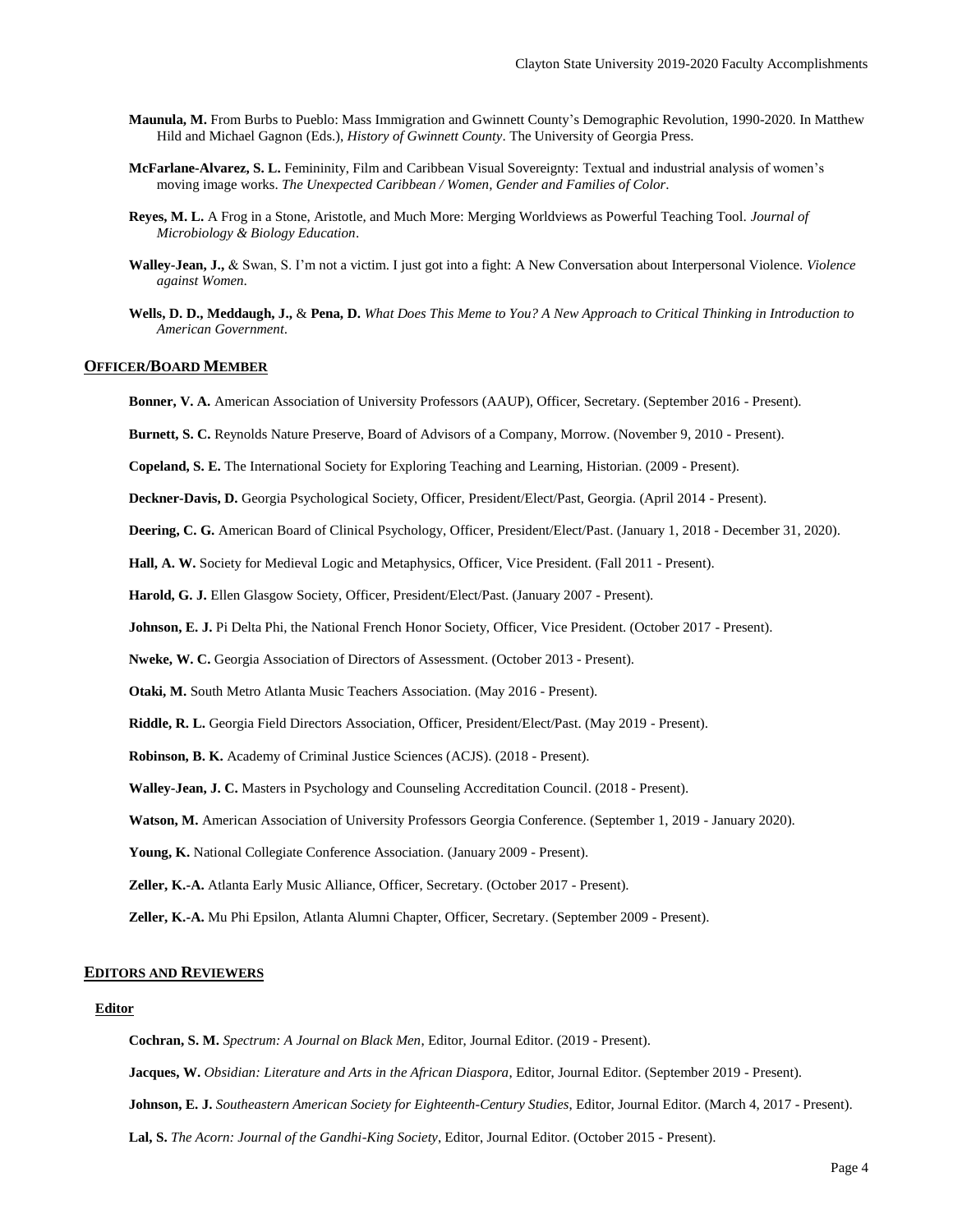**Robinson, B. K.** *International Journal of Contemporary Sociology*, Editor, Journal Editor. (2019 - Present).

**Sanford, A. D.** Georgia Council of Teachers of English, Editor, Journal Editor. (October 2018 - Present).

**Ward, C. J.** *The Soviet and Post-Soviet Review*, Editor, Journal Editor. (March 2, 2010 - Present).

#### **Reviewer**

**Attick, D.** *Critical Questions in Education*, Reviewer, Journal Article. (Fall 2011 - Present).

**Bridges, E. M.** *Journal of African American Males in Education*, Reviewer, Journal Article.

**Burton, C. H.** Southeast Case Research Association (SECRA), Reviewer, Conference Paper. (December 2019).

**Deckner-Davis, D.** Southeastern Psychological Society, Reviewer, Conference Paper.

**Deckner-Davis, D.** *Early Childhood Research Quarterly*, Reviewer, Journal Article. (April 2013 - Present).

**Deckner-Davis, D.** *Journal of Autism and Developmental Disorders*, Reviewer, Journal Article. (January 2013 - Present).

**Dotson, E. K.** *Multicultural Perspectives*, Reviewer, Journal Article. (May 2017 - Present).

**Lal, S.** *Internet Encyclopedia of Philosophy*, Reviewer, Journal Article. (October 16 - December 2019).

**Lamb, M. R.** *Composition Studies*, Reviewer, Journal Article. (August 1, 2004 - Present).

**Miller, A. R.** Problem-Based Learning Clearinghouse at University of Delaware, Reviewer, Ad Hoc Reviewer. (2016 - Present).

**Nweke, W. C.** Georgia Educational Research Association, Reviewer, Journal Article. (January 2013 - Present).

**Nweke, W. C.** American Association for Colleges of Teacher Education, Reviewer, Conference Paper. (November 10-16, 2019).

**Riddle, R. L.** Routledge Publishers, Reviewer, Book. (August 2019 - Present).

**Riddle, R. L.** Association of Teacher Educators, Reviewer, Journal Article. (January 2019 - Present).

**Rosenburg, R. B.** *Teaching History: A Journal of Methods*, Reviewer, Journal Article. (June 2020).

**Walley-Jean, J. C.** *Journal of Interpersonal Violence*, Reviewer, Ad Hoc Reviewer. (Fall 2016 - Present).

**Walley-Jean, J. C.** *Journal of Family Violence*, Reviewer, Ad Hoc Reviewer. (March 2012 - Present).

**Watson, M.** *American Indian Art Magazine*, Reviewer, Journal Article.

**White, C. L.** *Journal of the Georgia Association of Historians*, Reviewer, Journal Article. (Summer 2019).

### **GRANTS – INTERNAL**

**Burnett, S. C.** (2019) College of Arts & Sciences Mini Grant (\$995.00).

**Byrd, B.** (2019) *Cygnet* and Visiting Writers Reading Series, College of Arts & Sciences (\$5,000.00).

**Chang, P**. (2019) College of Arts & Sciences Mini Grant (\$900.00).

**Cochran, S.** (2019) College of Arts & Sciences Mini Grant (\$1,000.00).

**Dotson, E. K.** (2019) Undergraduate Creative and Research Experiences, College of Arts & Sciences (\$4,800.00).

**Dyer, A. L.** (2019) Undergraduate Creative and Research Experiences, College of Arts & Sciences (\$4,963.10).

**Kurt. A.** (2019) College of Arts & Sciences Mini Grant (\$1000.00).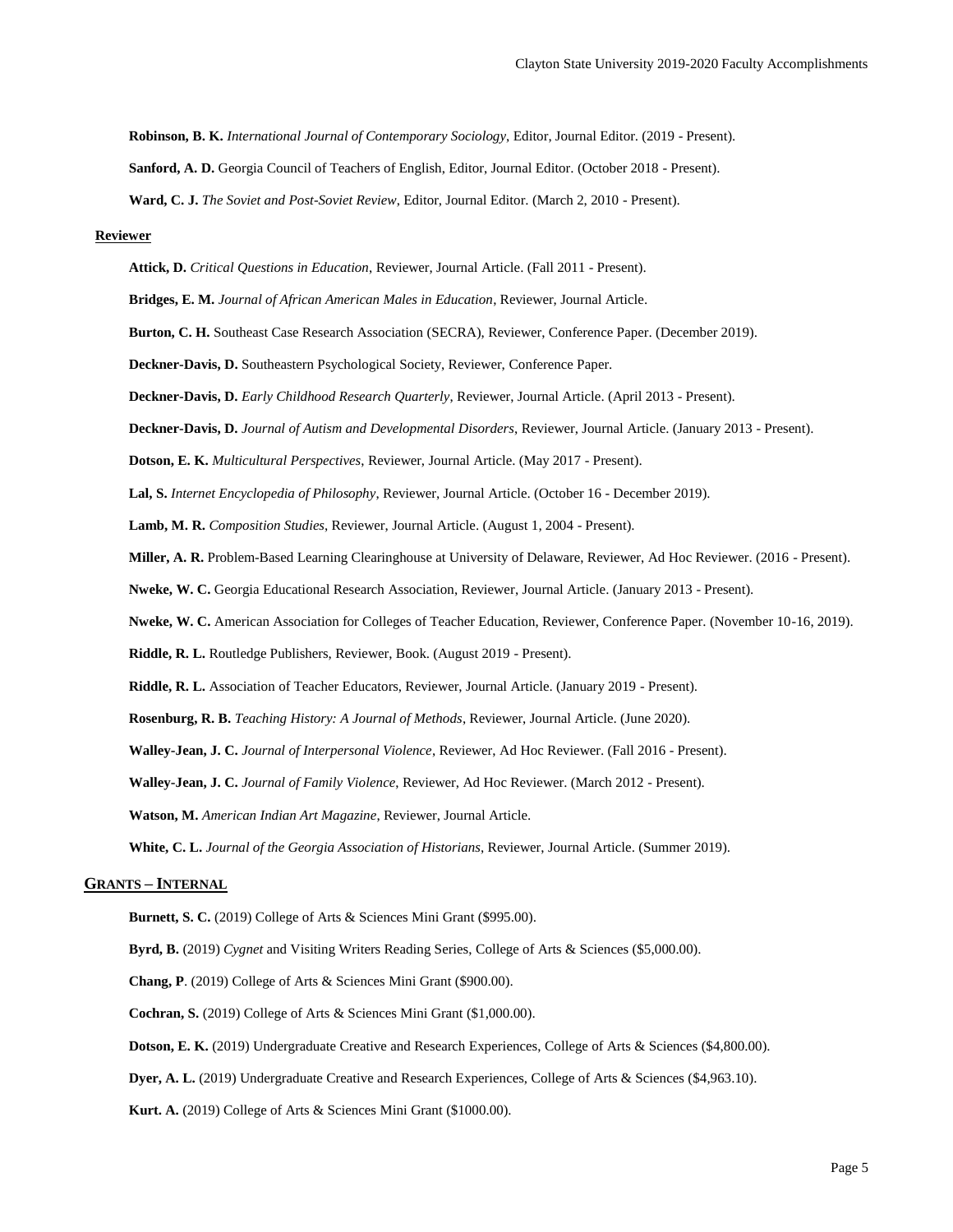**Lusk, M. E.** (2019) Martha Wood Faculty Development Grant, CELT (\$1,000.00).

**Lusk, M. E.** (2019) College of Arts & Sciences Mini Grant (\$1000.00).

- **McFarlane-Alvarez**, **S. L.**, & **Zeller, K.-A**. (2019) Undergraduate Creative and Research Experiences, College of Arts & Sciences (\$5,000.00).
- **Reyes, M.L.** (2019) College of Arts & Sciences Mini Grant (\$1000.00).

**Reyes, M. L.** (2019) Undergraduate Creative and Research Experiences, College of Arts & Sciences (\$5,000.00).

**Sheppard, C. E.** (2019) College of Arts & Sciences Mini Grant (\$971.53).

**Tate, A.** (2019) College of Arts & Sciences Mini Grant (\$1000.00)

**Thrash, S.** (2019) College of Arts & Sciences Mini Grant (\$520.00)

**Thrash, S.** (2019) College of Arts & Sciences Mini Grant (\$1000.00)

**Vanmeter, D.** (2019) College of Arts & Sciences Mini Grant (\$540.00)

# **GRANTS – EXTERNAL**

**Attick, D.** (2017-2023) GEAR UP Georgia, US Department of Education (\$700,000.00).

**Bonner, V. A.** (2016-2021) Intensive Colloquium on Inclusive Education (ICIE) Fellow, US Department of Education (\$5,000.00).

**Deckner-Davis, D.** (2019) Child Care Access Means Parents in School, U.S. Department of Education (\$158,202.00).

**Deckner-Davis, D.** (2018-2019) Breaking Barriers, Building Women: Economic Empowerment Program, Atlanta Women's Foundation (\$45,000.00).

**Deckner-Davis, D.** (2019) Georgia Department of Early Care and Learning (\$35,000.00).

- **Dyer, A. L., Agyeman, A.,** & **Showalter, A. M.** (2019-2020) Fostering CURE-iosity in a First Year Chemistry Laboratory through interdisciplinary research experiences-CHEM 1211L, NSF via Georgia Gwinnett College (\$4,936.00).
- **Dyer, A. L., Agyeman, A.,** & **Showalter, A. M.** (2019-2020) "Fostering CURE-iosity in a First Year Chemistry Laboratory through interdisciplinary research experiences-CHEM 1212L," NSF via Georgia Gwinnett College (\$4,908.00).

**McFarlane-Alvarez, S. L., May, M.,** & **Guthrie, J.** (2019-2021) Affordable Learning Georgia, USG (\$4,800.00).

**Meyers, J. J., Dyer, A. L., Agyeman, A.,** & **Parker, C. D.** (2019-2020) Affordable Learning Georgia, USG (\$25,800.00).

**Norflus, F.** (2019) Minorities Affairs Committee/American Society of Cell Biology travel award (\$1,700.00).

- **Parker, C. D., Dyer, A. L., Musolf, B. E., Showalter, A. M.,** & **Raridan, C.** (2019-2022) STEM IV Initiative, USG (\$150,000.00).
- **Parker, C. D., Meyers, J. J., Dyer, A. L., Showalter, A. M.,** & **Raridan, C.** (2019-2022) Improving Retention and Graduation Rates in STEM at Clayton State University, U.S. Department of Education (\$662,289.00).
- **Showalter, A. M., De La Rosa, I., Melvin, P.,** & **Musolf, B. E.** (2019-2020) Connecting metabolism to catalase function: An enhancement of our CURE for Principles of Biology I, NSF via Georgia Gwinnett College (\$5,000.00).

**Vickery, M.** (2019) Spanish Film Club Festival, Spain Arts and Culture (\$1,250.00).

**Young, K. B.,** & **Bates, R.** (2019) Affordable Learning Georgia, USG (\$10,800.00).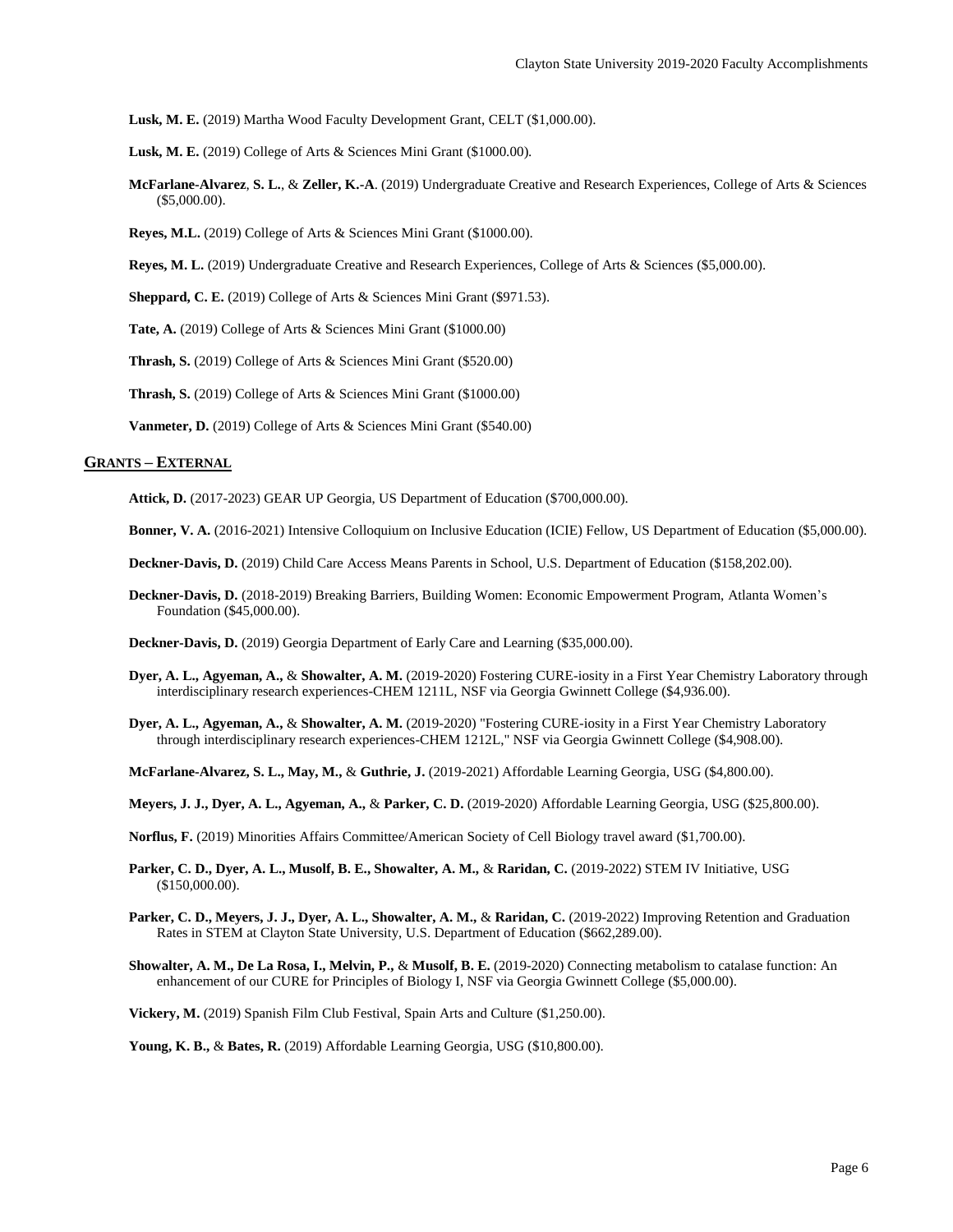#### **PRESENTATIONS**

#### **International**

- **Bonner, V. A.** (June 2020). Facing Phoebe: Direct Address as Levinasian Ethics in *Fleabag*. European Network for Cinema & Media Studies, held in Palermo, Sicily, Italy.
- **Bonner, V. A.** (May 2020). A Different Image: Women in the LA Rebellion. Doing Women's Film and Television History Conference, held in Maynooth, Ireland.
- **Klein, S.,** & **Mays, J.** (November 11, 2019). Programming Artificial Intelligence for a Writing Center. Global Society of Online Literacy Educators Webinar Series, held online.
- **McFarlane-Alvarez, S. L.** (June 2020). Filmic Dougla Poetics: Afro/Indo Identity in *Bazodee* and *Green Days*. Caribbean Studies Association Annual Conference, held in Georgetown Guyana.
- **Spence, S. A.** (May 2020). Radical Women and *Eyes on the Prize*. Doing Women's Film and Television History, held in Maynooth, Ireland.
- **Ward, C.** (May 30, 2020). The COVID-19 Pandemic: A Historical Perspective. A Post-Pandemic World Order: Challenges and Prospects, held in Ulhasnagar, India.

#### **National**

- **Boudell, J. A.** (August 2, 2019). The Biology Code: Increasing technological literacy in undergraduate biology majors using MIT App Inventor. MIT App Inventor Summit, held in Cambridge, MA.
- **Boudell, J. A.,** & Tang, G. (August 3, 2019). Expedition hack environment. MIT App Inventor Summit, held in Cambridge, MA.
- **Cornick, M. S.** (October 24, 2019). Ethical issues raised by the use of the Cloud in law offices. IPMA Annual Conference, held in Seattle, WA.
- **Collins, T.** (March 22, 2020). A Conversation on Toni Morrison: Re-imagining the Black Male Experience. American Comparative Literature Association, held in Chicago.
- **Gilbert, D.** (October 25, 2019). The United States and the Mexican "War of the *Reforma*" (1858-1861), Annual Meeting, held at Franciscan University (Steubenville, OH).
- **Jacques, W.** (March 2020). Letting Go & Flying High: Pedagogical Remixes and Revisions for the Future of Literary Blackness. ACLA Annual Meeting, held in Chicago, IL.
- **Jacques, W.** (March 2020). Morrison's Theoretical Children: Teaching *The Bluest Eye* and *Sula* as Adolescent Texts. ACLA Annual Meeting, held in Chicago, IL.
- **Jacques, W.** (March 2020). Toward a Pedagogical Care Ethics. NEMLA 51st Annual Convention, held in Boston, MA.
- **Lal, S.** (January 11, 2020). Author Meets Critic: Gandhi's Thought and Liberal Democracy. American Philosophical Association Eastern Division Meeting, held in Philadelphia, PA.
- **Lal, S.** (October 11, 2019). Gandhi in the Age of Globalization. Gandhi's Global Legacy International Conference, held at Fresno State University, CA.
- Litvak, F., **France-Harris, A. S.,** Bell, J., Kissock, S., & Fell, J. (November 2019). A Panel Discussion: How to Create and Maintain a Robust Student Legal Association. National Annual Conference, held in Detroit, MI.
- **Ngezem, E.** (February 20, 2020). The Decay of Modern Marriages and Choking Intimacies in the World of Osborne, Beckett, and Pinter. The University of Louisville Conference on Literature and Culture, held in Louisville, KY.
- **Reyes, M. L.** (July 2019). Getting Hired at a Primarily Undergraduate Institution. Interviewing at Teaching-Intensive Institutions. IRACDA-2019, held at University of Michigan, Ann Arbor.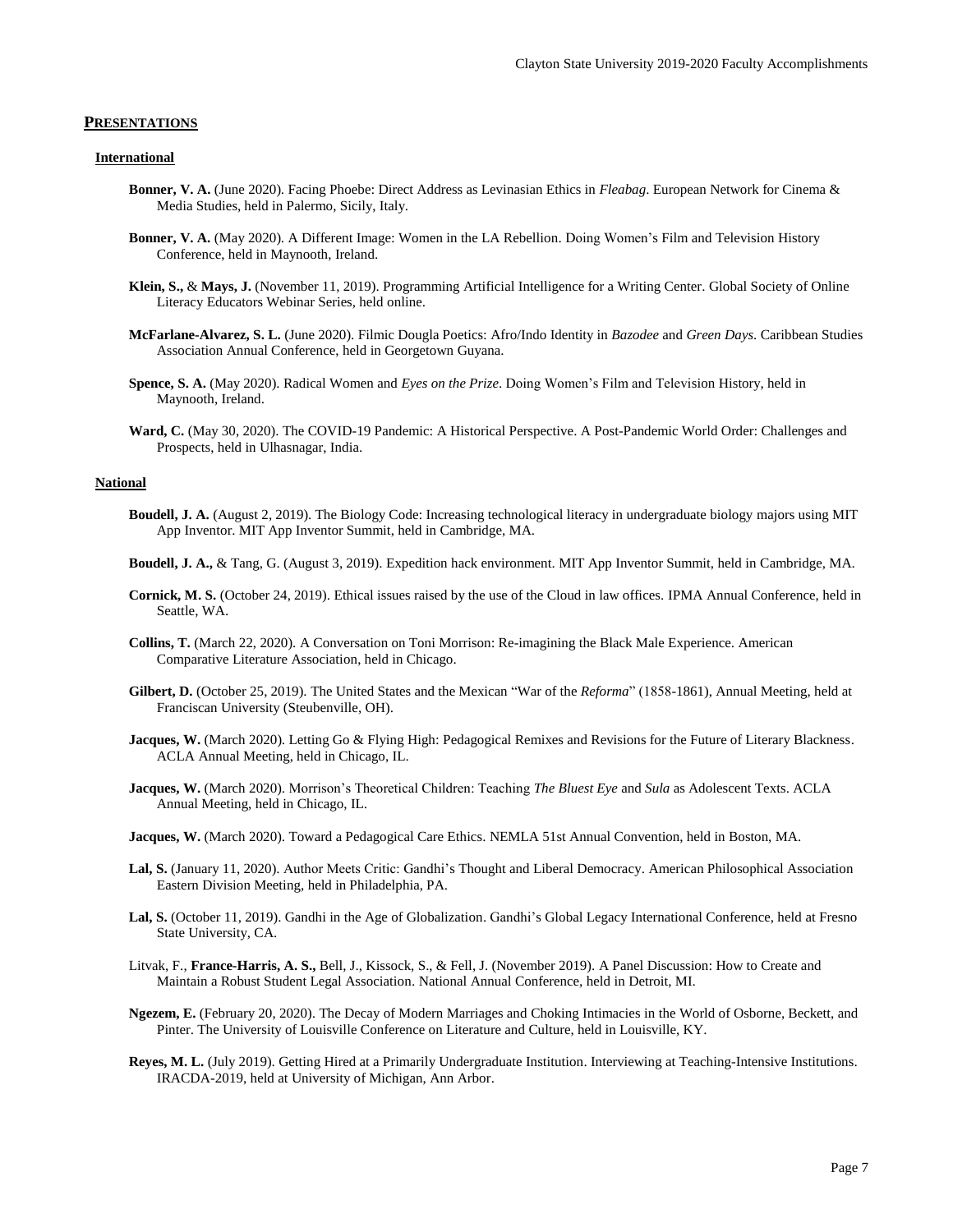# **Regional**

- **Bonner, V. A., Walley-Jean, J.,** & Frazier, T. (March 2020). "Sis" Gender Only: Navigating Exclusion/Inclusion in D&I. Diversity, Equity, and Student Success Conference, held in New Orleans.
- **Chang, A. C.,** & Ammerman, A. (September 13, 2019). String Teacher Preparation Programs in the United States. NAfME Society for Music Teacher Education, held in Greensboro, NC.
- **Chang, A. C.,** & Reid, T. D. (March 7, 2020). The Bluegrass Breakdown: Teaching Improvisation in the Classroom, American String Teachers Association National Conference, held in Orlando.
- **Chang, A. C.,** & Reid, T. D. (January 10, 2020). The Bluegrass Breakdown: Teaching Improvisation in the Classroom, Florida Music Educators Association In-Service Conference, held in Tampa.
- **Cheng, X.** (October 2019). Do Students Cheat On Online Exams? An Empirical Analysis. 50th Annual Conference of the International Society for Exploring Teaching and Learning, held in Charlotte, NC.
- **Goodman, B. A.** (November 2019). Duplicity and Deception for God's Sake: Gender and Race in Middle English Polemical Christian Works. Southeastern Medieval Association Annual Conference, held in Greensboro, NC.
- **Johnson, E. J.** (November 8, 2019). Career Enhancements with Foreign Language Skills: Translation for Publication, held at University of North Alabama, Florence.
- **Lal, S.** (October 2019). Religion and Public Life: Some Gandhian Considerations. Gandhi at 150 Symposium, held at Florida Atlantic University.
- **Maddox, S.,** & Smith, C. (July 25, 2019). *Umuntu Ngumuntu Ngabantu* (I am because we are): A Culturally Relevant Paradigm for Youth With Autism Spectrum Disorder. 51st Annual Meeting of the Association of Black Psychologists, held in Orlando.
- **Pratt-Russell, K. J.** (April 2, 2020). Vu Tran's *Dragonfish*, Racial Feelings, and the Failures of Empathy. Society for the Study of the Multi-ethnic Literature of the United States Conference, held in New Orleans.

# **Local**

- **Chang, A. C.,** Tookes, D., Bogers, R., Williams, M., & Floyd, A. (May 20, 2020). So You Want to Be a Music Major. The College Years: A Virtual Symposium, held in Atlanta.
- **Cochran, S.** (November 2019). "They Used to Call Me Fatty and Now They Call Me Big Daddy": Hip-Hop, Heavy D., and Bodily Activism in American Visual and Narrative Cultures. Power Concedes Nothing Without Demand: Activism and Scholarship in Black Studies, held at Auburn Avenue Research Center, Atlanta.
- **Daddona, M.,** & Geary, B. (September 15, 2019). Prepared, Not Scared. Be Ready for Disasters! Church Preparedness, Adult Formation Presentation, held in Atlanta.
- **Daddona, M.,** & Geary, B. (September 8, 2019). Prepared, Not Scared. Be Ready for Disasters! Family Preparedness, Adult Formation Presentation, held in Atlanta.
- **France-Harris, A. S.** (October 2019). The Judicial Process: Trial Courts & How Civil Cases Begin. Learn-at-Lunch, held in Atlanta.
- **Goodman, B. A.** (November 2019). Teaching Medieval Literature Online at a Predominantly Black Institution: Creating a Socially Responsive Curriculum. South Atlantic Modern Language Association Conference, held in Atlanta.
- **Greene, C.** (October 11, 2019). Be an Ally of the Truth: How and Why to Ally Yourself with Religious Freedom in the Classroom. Diversity and Leadership Institute, held at Clayton State University.
- **Greene, C.** (September 10, 2019). Co-requisite Learning Support at Clayton State: Design and Lessons Learned. Georgia Board of Education Board Meeting, held in Atlanta.
- **Jacques, W.** (April 2020). Activity Theory and Student-ing as Praxis, University System of Georgia Teaching & Learning Conference, held in Athens.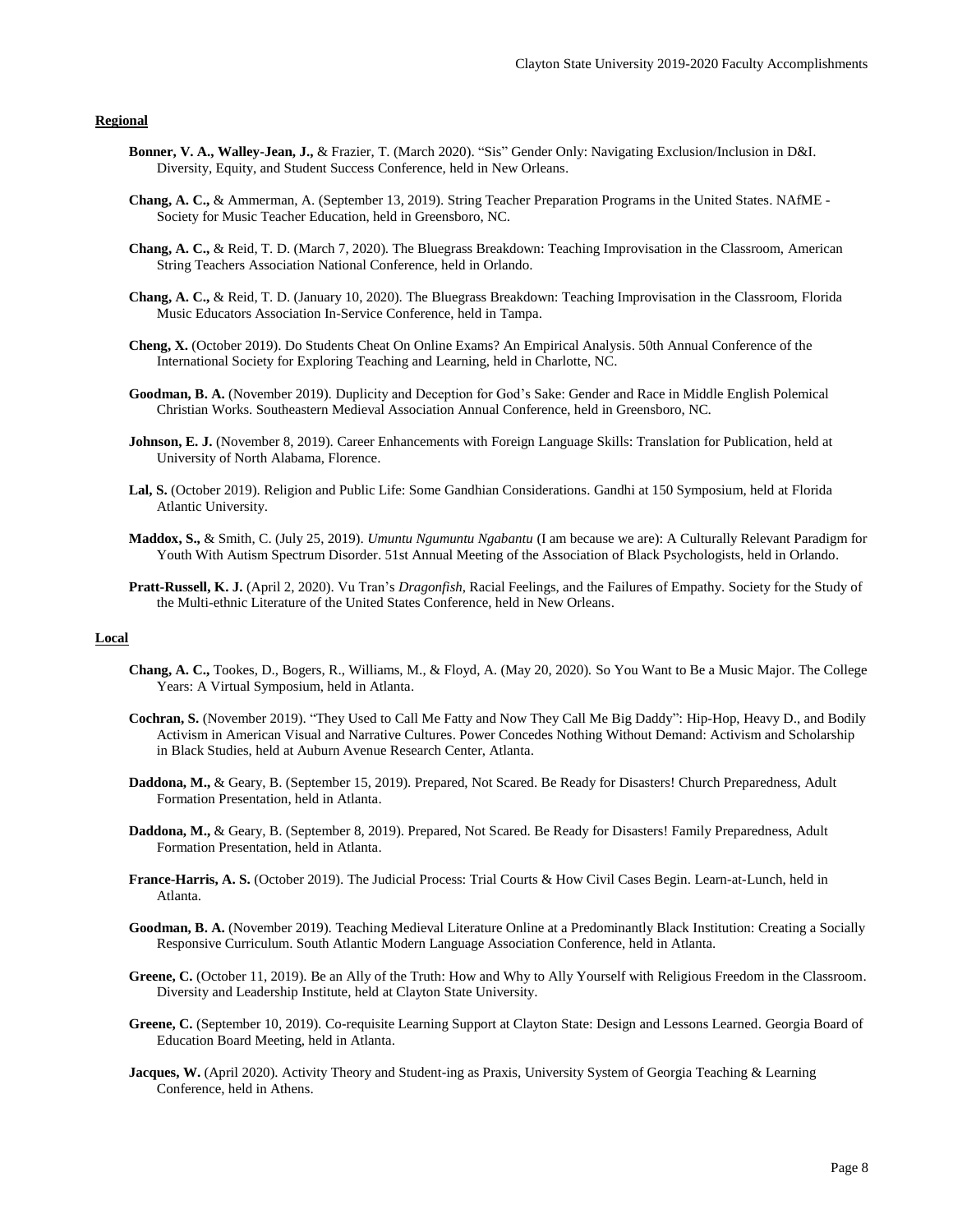- **Krivosheev, T. A.,** Clemens, L., Khamphavanh, V., Harris, J., Barker, T., Johnson, A., & Adams, R. (November 2019). The Discovery of the Electron through a Series of Experiments in Physical Chemistry. Chemistry and Physics Research Talks, held at Clayton State University.
- **McFarlane-Alvarez, S. L., Guthrie, J.,** & **May, M.** (April 2020). Rhetorical Resources: Promoting Engaged Student Learning and Best Practices Using Open Educational Resources for Public Speaking Courses. Best Practices for Promoting Engaged Student Learning, held at University of Georgia.
- **Meyers, J. J.** (November 22, 2019). Body Players: The Chemistry Within. Departments of Chemistry & Physics and Biology Fall 2019 Undergraduate Research Presentations, held at Clayton State University.
- **Meyers, J. J.** (November 22, 2019). Chemistry of Health-Related Substances. Departments of Chemistry & Physics and Biology Fall 2019 Undergraduate Research Presentations, held at Clayton State University.
- **Meyers, J. J.** (November 22, 2019). Metal-Organic Frameworks from a Synthesis Box: A Project Lab. Departments of Chemistry & Physics and Biology Fall 2019 Undergraduate Research Presentations, held at Clayton State University.
- **Meyers, J. J.** (November 22, 2019). The Use of Metal-Organic Frameworks in Red Blood Cell Cryopreservation and the Evaluation of a Student-Made Teaching Lab. Departments of Chemistry & Physics and Biology Fall 2019 Undergraduate Research Presentations, held at Clayton State University.
- **Meyers, J. J.** (November 22, 2019). Understanding the Chemistry of Chocolate, Luminol, and Ocean Acidification. Departments of Chemistry & Physics and Biology Fall 2019 Undergraduate Research Presentations, held at Clayton State University.
- **Pfeiffer, R. R.** (November 2019). Stranger Things: In Support of Collaborative Learning, or Taking down the Demagorgon Together. South Atlantic Modern Language Association Conference, held in Atlanta.
- **Sansbury, M.** (November 15, 2019). Exploring Intermodal Pedagogy: A Student-Centered Approach to Multimodality. South Atlantic Modern Language Association Conference, held in Atlanta.
- **Vickery, M.** (November 15, 2019). Bridging the Language Gap through Community Engagement. South Atlantic Modern Language Association Conference, held in Atlanta.
- **Vickery, M.** (November 15, 2019). Teaching Spanish through Community Engagement. South Atlantic Modern Language Association Conference, held in Atlanta.
- **Wells, D. D., Meddaugh, J.,** & **Pena, D.** (November 2019). What Does This Meme to You? A New Approach to Critical Thinking in Introduction to American Government. Annual Meeting of the Georgia Political Science Association, held in Savannah.
- **Werther, E.** Using PHQ-9 and GAD-7in clinical practice. Professional Program for Clinicans, held in Lawrenceville.
- **Young, K. B.,** Mann, B. P. U., & Detar, J. C. g. s. (November 7, 2019). We All Work Together to Make it Better: Community Building Across Local, National, and International Fronts. Georgia Sociological Association 2019 Annual Conference, held in Jekyll Island.

#### **CREATIVE PRODUCTS**

- **Byrd, B.** (2019). From After the War to End All Wars. *The Laurel Review, 52* (1), 45.
- **Byrd, B.** (2019). Pink Helmet Sonnet. *The Laurel Review, 52* (1), 46.
- **Byrd, B.** (October 2019). Semiotics. In *The Poetry Gymnasium: 110 Proven Exercises to Shape Your Best Verse*, (2nd Ed) by Tom C. Hunley. McFarland Publishing.

### **Intellectual Property**

**Burnett, S. C.** Bat Activity Index Calculator. (submitted: 2019, renewal: 2030).

**Burnett, S. C.** Field Research Smartphone Apps. (submitted: 2013, renewal: 2030).

**Burnett, S. C.** EARS: Echolocation Analysis and Research Software. (submitted: 2000, renewal: 2030).

**Burnett, S. C.** EchoLogger - wireless bat activity monitors. (submitted: 2011, renewal: 2020).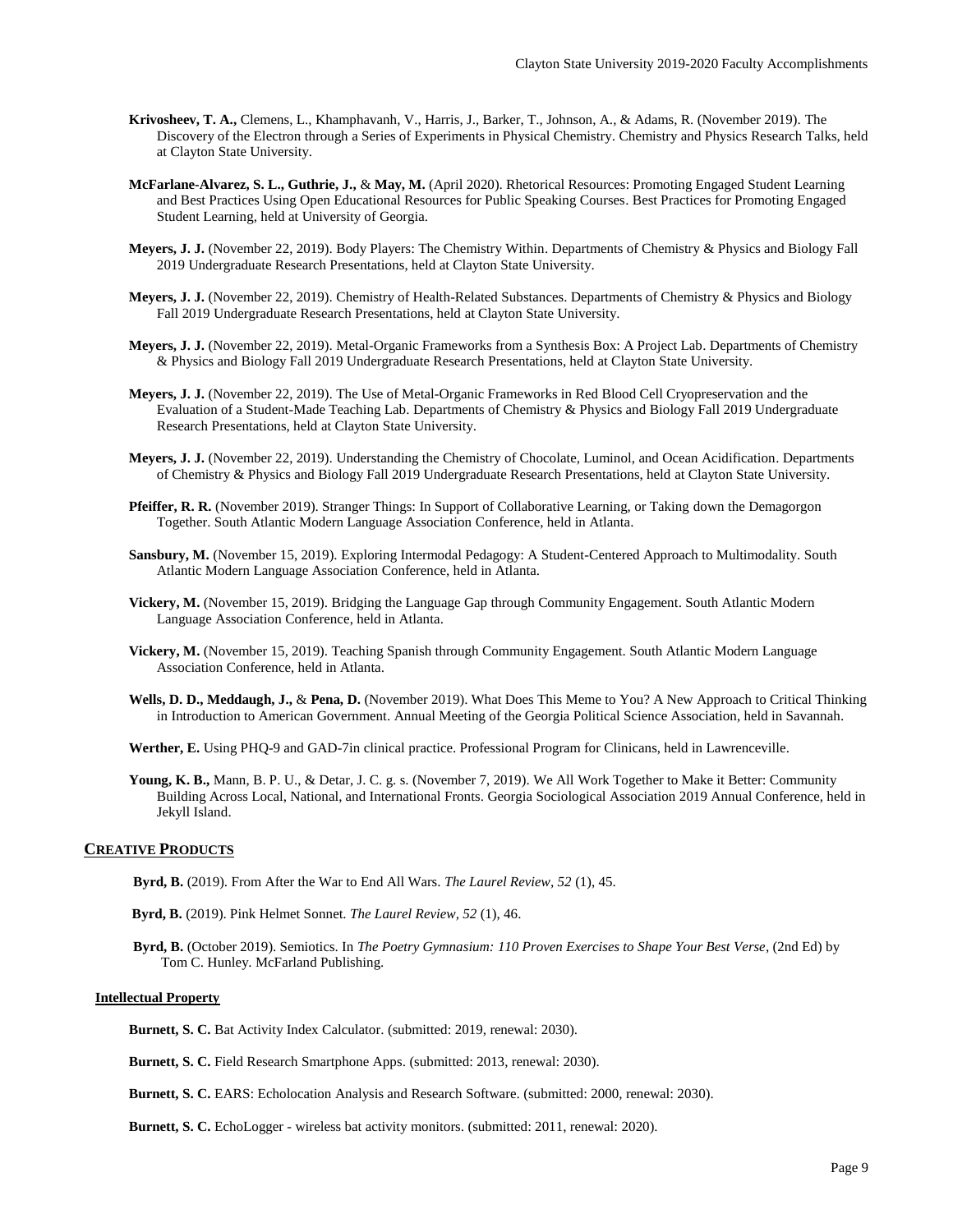#### **Performances and Exhibits**

- **Bell, R.** Music Conducting. Candlelight Concert, Fayetteville Methodist Church. (December 22, 2019).
- **Bell, R.** Music Conducting. Christmas Concert, Fayetteville Methodist Church. (December 13, 2019).
- **Bell, R.** Music Conducting. Gala Concert Celebrating Clayton State University's 50th Anniversary. (November 17, 2019).
- **Bell, R.** Music Conducting. Happy Birthday Clara!, Spivey Hall. (October 22, 2019).
- **Bell, R.** Music Conducting. Florida State University Summer Music Camp, Tallahassee. (July 5, 2019).
- Byrd, B. Poetry: Literary Reading. Decatur Book Festival, GA. (August 31-September 1, 2019).
- **Chang, A. C.** Music Conducting. Winter Concert, Clayton State University. (December 3, 2019).
- **Chang, A. C.** Soloist. Gala Concert Celebrating Clayton State University's 50th Anniversary. (November 17, 2019).
- **Chang, A. C.,** & **Bell, R.** Clayton County Youth Orchestra, CCYO Winter Concert, Clayton State University. (December 3, 2019).
- **Dever, S.** Art Art Works in Publication. Body as Husk, Being as Disease. (November 2019).
- **Pfeiffer, R. R.** Poetry Reading, Decatur Book Festival, GA. (September 1, 2019).
- **Thrash, S.** Short Film, The Counselor. (Summer 2019).
- **Vanmeter, D.** Theatre Design costumes, scenery, special effects. Hands of Color. Atlanta. (June 2019).
- **Vanmeter, D.** Theatre Design costumes. 5 Minutes. Atlanta. (April 2019).
- **Vanmeter, D.** Theatre Design scenery. Three Little Birds. Atlanta. (February 2019).
- **Vanmeter, D.** Theatre Design costumes. Mount Olympus' Got Talent. Atlanta. (November December 2019).
- **Vanmeter, D.** Theatre Special effects, scenery. Ella Enchanted. Atlanta. (November December 2019).
- **Vanmeter, D.** Theatre Design scenery. Carmen. Atlanta. (August September 2019).
- **Vogt, S.** Music Conducting. Gala Concert Celebrating Clayton State University's 50th Anniversary. (November 17, 2019).
- **Vogt, S.** Music Conducting. Happy Birthday, Clara!, Spivey Hall. (October 22, 2019).
- **Vogt, S.** Music Performance. Kodály Summer Teaching Program, Dallas, Tex. (July 18, 2019).
- **Vogt, S. F.** Worship Service: ICDA Summer Symposium. Pella, Iowa. (July 23, 2019).
- **Xie, A. C.** Art Exhibition. Of Origins and Belonging. High Museum, Atlanta. (June 1- September 29, 2019).
- **Xie, A. C.** Art Exhibition. Art into the Community: Human and Nature. Shanghai, China. (June 8- 30, 2019).
- **Xie, C. C.** Art Exhibition. The Project. Atlanta. (November 15- December 30, 2019).
- **Zeller, K.-A.** Music Performance. Gala Concert Celebrating Clayton State University's 50th Anniversary. (November 17, 2019).
- **Zeller, K.-A.** Music Performance. Opera/Musical, Carmen, by Georges Bizet. Clarkston, GA. (September 15, 2019).